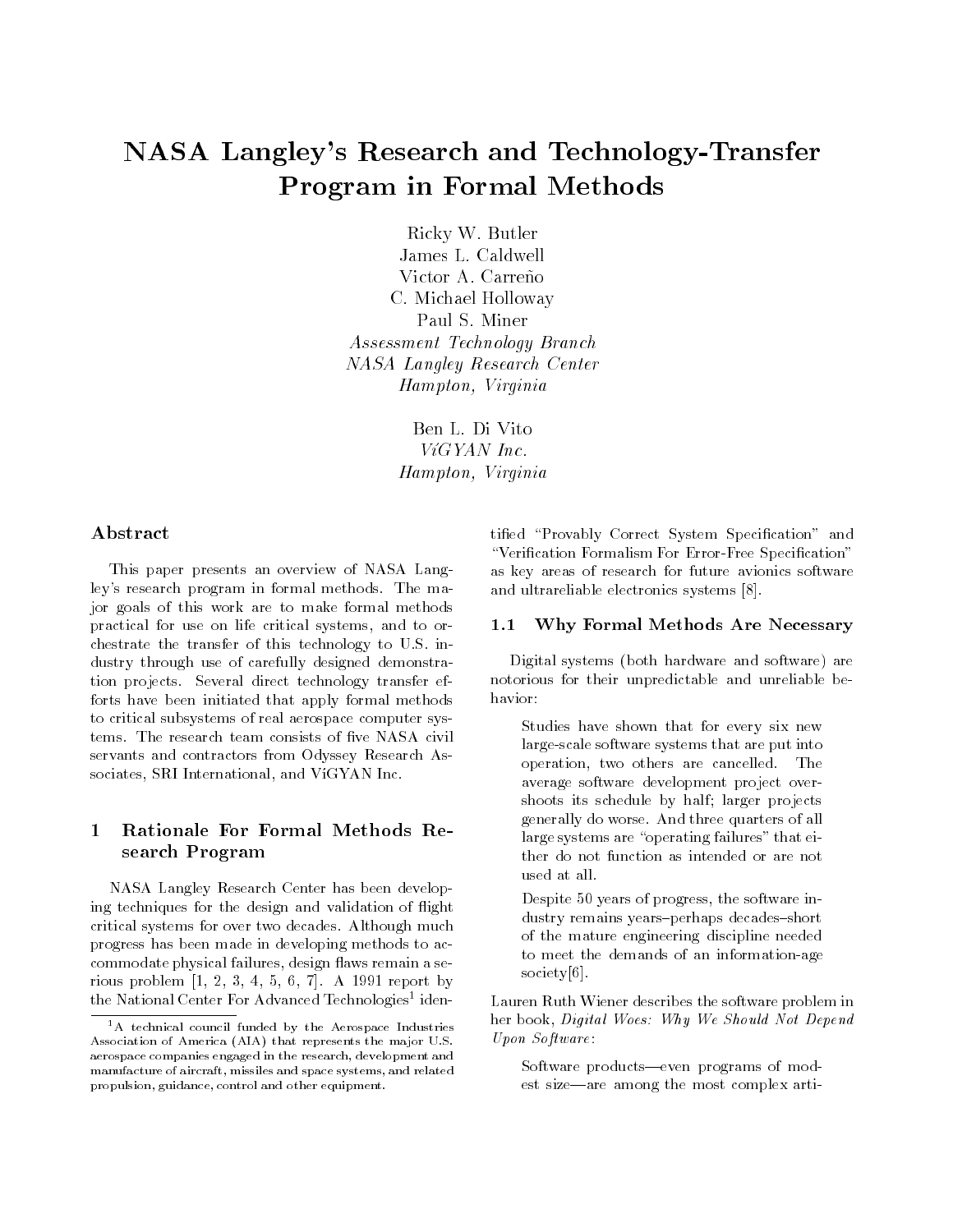facts that humans produce, and software development projects are among our most complex undertakings. They soak up however much time or money, however many people we throw at them.

The results are only modestly reliable. Even after the most thorough and rigorous testing some bugs remain. We can never test all threads through the system with all possible inputs[5].

The hardware industry also faces serious difficulties, as evidenced by the recent design error in the Pentium floating point unit. In response to an outcry over the design flaw in the Pentium floating point unit, Intel's President, Andy Grove, wrote on the comp.sys.intel Internet bulletin board:

After almost 25 years in the microprocessor business, I have come to the conclusion that no microprocessor is ever perfect; they just come closer to perfection with each stepping. In the life of a typical microprocessor, we go thru [sic] half a dozen or more such steppings....

In a recent Washington Post article, Michael Schrage wrote:

Pentium type problems will prove to be the rule-rather than the isolated, aberrant exceptions-as new generations of complex insidious errors and harmful bugs are inevitable. That is the new reality[9].

For life critical systems, errors may mean disaster. The potential for errors is high, because these systems must not only perform their functions correctly, but also must be able to recover from the effects of failing components. Often the physical fault tolerance features of these systems are more complex and susceptible to design errors than any of the basic functions of the system. John Rushby writes:

Organization of redundancy and faulttolerance for ultra-high reliability is a challenging problem: redundancy management can account for half the software in a flight control system and, if less than perfect can itself become the primary source of system failure [10].

In a comprehensive assessment of formal methods [11], John Rushby discusses several notorious examples of such failures. These include the following:

- The asynchronous operation of the AFTI-F16 and sensor noise led each channel to declare the other channels failed in flight test 44. The plane was flown home on a single channel. Other potentially disastrous bugs were detected in flight tests 15 and 36.
- The HiMAT crash landed without its landing gear due to a design flaw. The problem was traced to a timing change in the software that had survived extensive testing.
- A bug in the YC-14 redundancy management was found during flight test. The bug caused a large mistracking between redundant channels.
- $\bullet$  In flight tests of the X31, the control system went into a reversionary mode four times in the first nine 
ights, usually due to a disagreement between the two air data sources.
- The nationwide saturation of the AT&T switching systems on January 15, 1990 was caused by a timing problem in a fault-recovery mechanism.
- The first Shuttle mission (STS-1) was scrubbed because the fth backup computer could not be synchronized with the other four.

Three basic strategies are advocated for handling design flaws in life critical systems:

- 1. Testing (Lots of it)
- 2. Design Diversity (i.e. software fault tolerance: Nversion programming, recovery blocks, etc.)
- 3. Fault Avoidance (i.e. formal specification and verification, automatic program synthesis, reusable modules)

The problem with life testing is that in order to measure ultrareliability one must test for exorbitant amounts of time. For example, to measure a  $10^{-9}$ probability of failure for a 1 hour mission one must test for more than  $10^9$  hours (114,000 years).

The basic idea behind design diversity is to use separate design and implementation teams to produce multiple versions from the same specification. At runtime, non-exact threshold voters are used to mask the effect of a design error in one of the versions. The hope is that the design flaws will manifest errors independently or nearly so. By assuming independence, one can obtain ultrareliable-level estimates of system reliability, even with failure rates for the individual versions on the order of  $10^{-4}/$ hour. Unfortunately,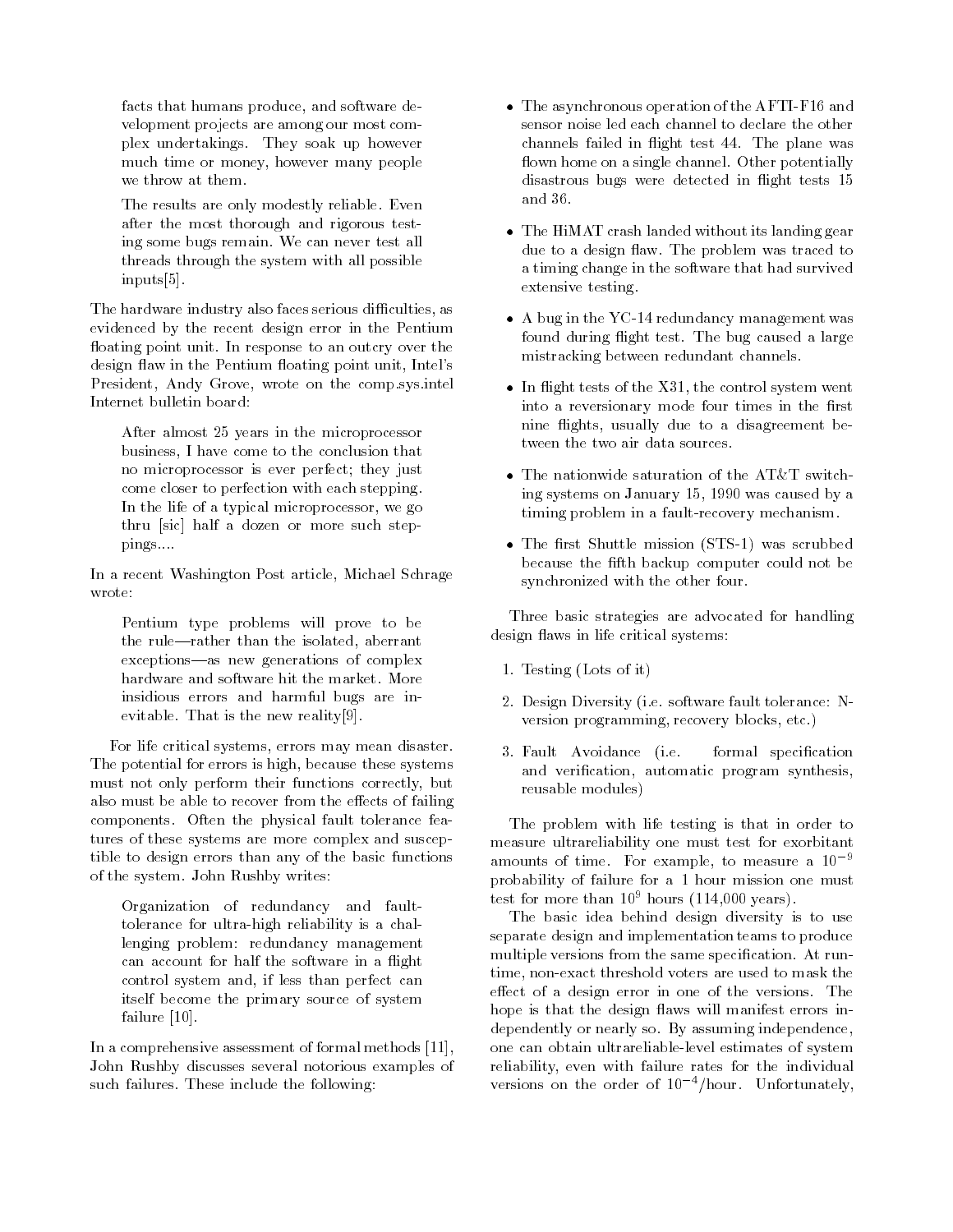the independence assumption has been rejected at the 99% condence level in several experiments for low reliability software [12, 13].

Furthermore, the independence assumption cannot be validated for high reliability software because of the exorbitant test times required. If one cannot assume independence then one must measure correlations. This is infeasible as well; it requires as much testing time as life-testing the system, because the correlations must be in the ultrareliable region in order for the system to be ultrareliable. Therefore, it is not possible, within feasible amounts of testing time, to establish that design diversity achieves ultrareliability. Consequently, design diversity can create an "illusion" of ultrareliability without actually providing it. For a more detailed discussion, see [14].

We believe that formal methods offer the only intellectually defensible method for handling design faults. Since the often quoted  $1 - 10$  reliability is clearly beyond the range of quantication, we have no choice but to develop life critical systems in the most rigorous manner available to us, which is use of formal methods.

### 1.2 What are Formal Methods

Engineering relies heavily on mathematical models and calculation to make judgments about designs. This is in stark contrast to the way in which soft ware systems are designed—with  $ad hoc$  technique and after-implementation testing. Formal methods bring to software and hardware design the same advantages that other engineering endeavors have exploited: mathematical analysis based on models. Formal methods are used to specify and model the behavior of a system and to formally verify that the system design and implementation satisfy functional and safety properties. In principle, these techniques can produce error-free design; however, this requires a complete verication from the requirements down to the imple mentation, which is rarely done in practice.

Thus, formal methods are the applied mathematics of computer systems engineering. They serve a similar role in computer design as Computational Fluid Dynamics (CFD) plays in aeronautical design, providing a means of calculating and hence predicting what the behavior of a digital system will be prior to its implementation.

The tremendous scientic potential of formal methods has been recognized by theoreticians for a long time, but the formal techniques have remained the province of a few academicians, with only a few exceptions such as the Transputer [15] and the IBM

 $CICS$  project [16]. The first five years of NASA Langley's program have advanced the capabilities of formal methods to the point where commercial exploitation is near.

There are many different types of formal methods with various degrees of rigor. The following is a useful (first-order) taxonomy of the degrees of rigor in formal methods:

|            | Level-1: Formal specification of all or part of the |
|------------|-----------------------------------------------------|
|            | system.                                             |
|            | Level-2: Formal specification at two or more lev-   |
|            | els of abstraction and paper and pencil             |
|            | proofs that the detailed specification im-          |
|            | plies the more abstract specification.              |
| $Level-3:$ | Formal proofs checked by a mechanical               |
|            | theorem prover.                                     |

Level 1 represents the use of mathematical logic, or a specification language that has a formal semantics, to specify the system. This can be done at several levels of abstraction. For example, one level might enumerate the required abstract properties of the system, while another level describes an implementation that is algorithmic in style.

Level 2 formal methods go beyond Level 1 by developing pencil-and-paper proofs that the concrete levels logically imply the abstract, property-oriented levels. Level 3 is the most rigorous application of formal methods. Here one uses a semi-automatic theorem prover to make sure that all of the proofs are valid. The Level 3 process of convincing a mechanical prover is really a process of developing an argument for an ultimate skeptic who must be shown every detail.

It is important to realize that formal methods are not an all-or-nothing approach. The application of formal methods to the most critical portions of a system is a pragmatic and useful strategy. Although a complete formal verification of a large complex system is impractical at this time, a great increase in confidence in the system can be obtained by the use of formal methods at key locations in the system. For more information on the basic principles of formal methods, see [17].

# 2 Goals of Our Program, Strategy, and Research Team

The major goals of the NASA Langley research program are to make formal methods practical for use on life critical systems developed in the United States, and to orchestrate the transfer of this technology to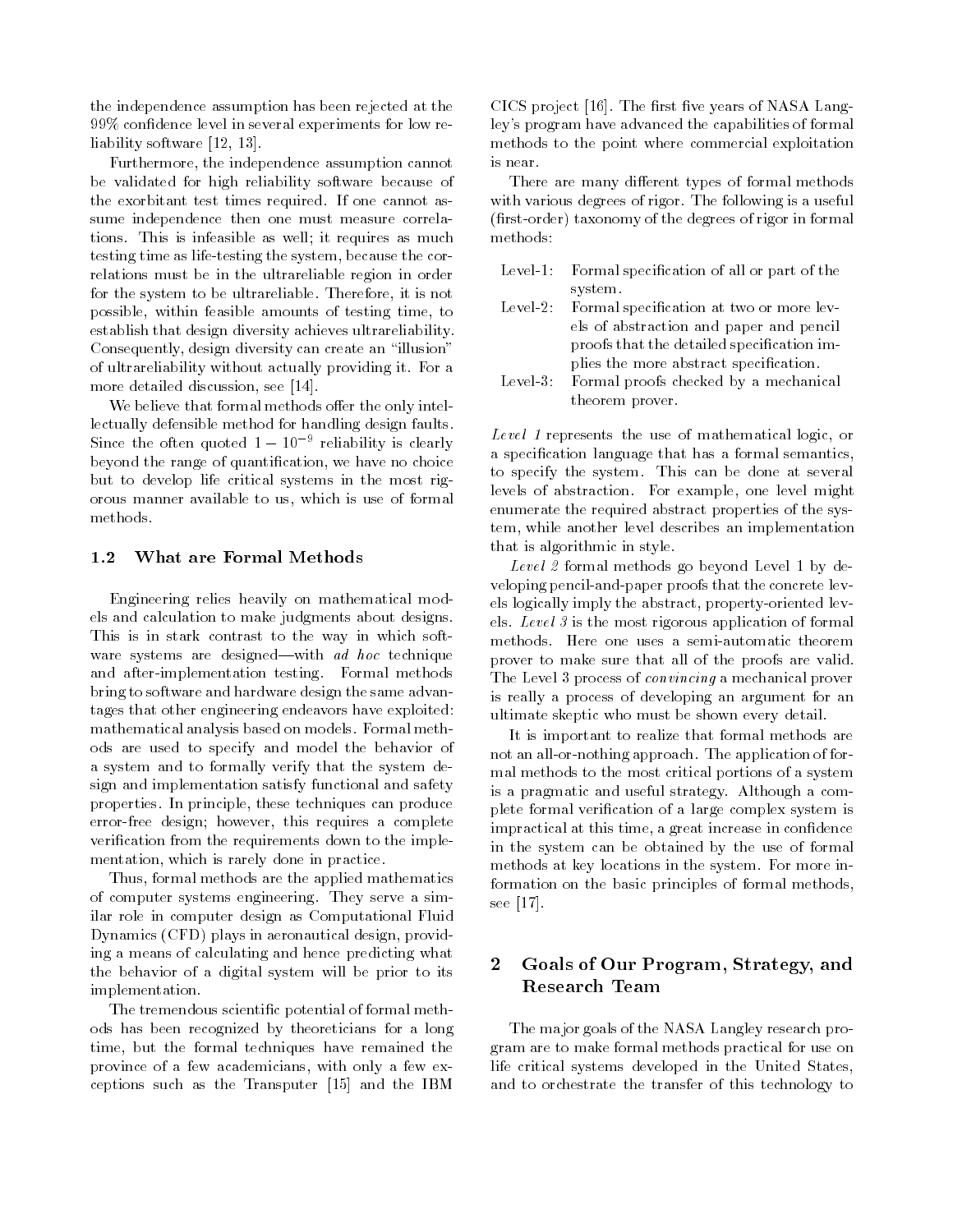industry through use of carefully designed demonstration projects. Our intention is to concentrate our research efforts on the technically challenging areas of digital flight-control systems design that are currently beyond the state-of-the-art, while initiating demonstration projects in problem domains where current formal methods are adequate. The challenge of the demonstration projects should not be underestimated. That which is feasible for experts that have developed the tools and methods is often difficult for practitioners in the aerospace industry. There is often a long "learning curve" associated with the tools, the tools are not production-quality, and the tools have few or no examples for specic problem domains. Therefore, we are setting up cooperative efforts between industry and the developers of the formal methods to facilitate the technology transfer process.

This strategy leverages the huge investment of ARPA and the National Security Agency in develop ment of tools and concentrates on the problems specific to the aerospace problem domain. NASA Langley has not sponsored the development of any generalpurpose theorem provers. However, the technology transfer projects have lead to signicant improvements in the Prototype Verification System (PVS) theorem prover[10] that SRI International (SRI) is developing. Several domain-specific tools are being sponsored: (1) Tablewise, (2) VHDL-analysis tool, and (3) DRS. These tools are discussed in later sections.

It is also important to realize that formal methods include a large class of mathematical techniques and tools. Methods appropriate for one problem domain may be totally inappropriate for other problem domains. The following are some of the specific domains in which our program has concentrated: (1) architectural-level fault tolerance, (2) clock-synchronization, (3) interactive consistency, (4) design of hardware devices such as microprocessors, memory management units, DMA controllers, (5) asynchronous communication protocols, (6) design and verification of application-specific integrated circuits (ASICS), (7) Space Shuttle software, (8) navigation software, (9) decision tables, (10) railroad signaling systems.

We are also interested in applying formal methods to many different portions of the life-cycle, such as (1) requirements analysis, (2) high-level design, (3) detailed design, and (4) implementation.

Often, there is a sizable effort associated with the development of the background mathematical theories needed for a particular problem domain. Although such theories are reusable and in the long run can become "cost-effective", the initial costs can be a deterrent for industry. Therefore, one of the goals of the NASA Langley program is to build a large body of background theories needed for aerospace applications.

We also have been involved with standards activities in order to strengthen the United States commit ment to safety.

# 2.1 Technology Transfer

The key to successful technology transfer is building a cooperative partnership with a customer. In order for this partnership to work, NASA Langley must become directly involved in specic problem domains of the aerospace industry . INASA must also ellectively communicate its basic research accomplishments in a manner that reveals a significant potential benefit to the aerospace community. Equally important is the need for industry to make an investment to work together with NASA on joint projects to devise demonstration projects that are realistic and practical. The ultimate goal of our technology transfer process is for formal methods to become the "state-of-the-practice" for U.S. industry development of ultrareliable digital avionics systems. However, before we can develop new tools and techniques suitable for adoption by industry, we must work with the system developers in industry to understand their needs. We must also overcome the natural skepticism that industry has of any new technology.

Our basic approach to technology transfer is as follows. The first step is to find an industry representative who has become interested in formal methods, believes that there is a potential benefit of such methods, and is willing to work with us. The next step is to fund our formal methods research team to apply formal methods to an appropriate example application. This process allows the industry representative to see what formal methods are and what it has to offer, and it allows us (the formal methods team) to learn the design and implementation details of state-of-thepractice components so we can better tailor our tools and techniques to industry's needs. If the demonstration project reveals a significant potential benefit, the next stage of the technology transfer process is for the industry representative to initiate an internal formal methods program, and begin a true cooperative partnership with us.

Another important part of our technology transfer strategy is working with the Federal Aviation Ad-

 $2^2$ To date, our efforts have concentrated on the aerospace industry, but we are actively seeking partners from other industries also.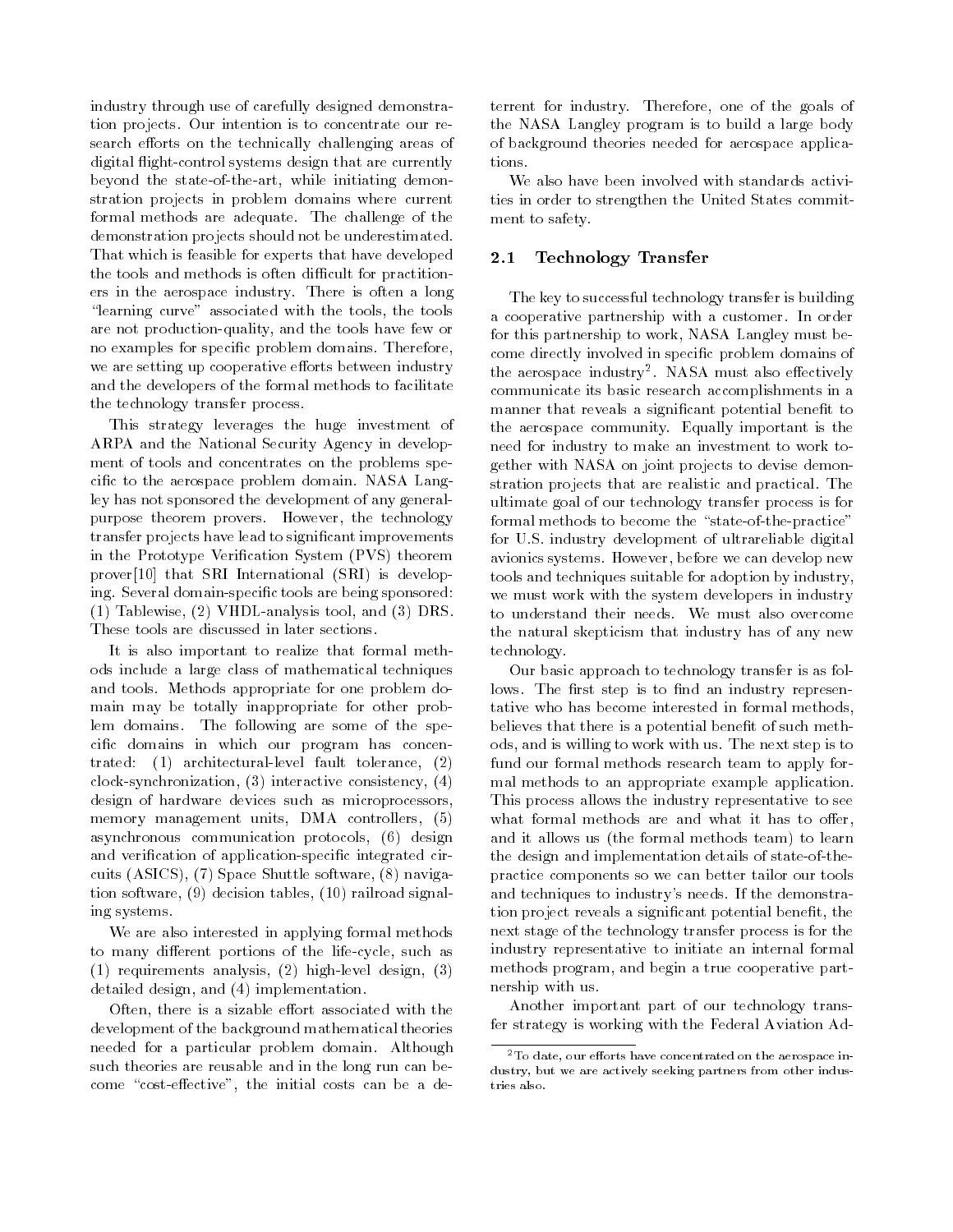ministration (FAA) to update certification technology with respect to formal methods. If the certification process can be redefined in a manner that awards credit for the use of formal methods, a signicant step towards the transfer of this technology to the commercial aircraft industry will have been accomplished.

Langley has also been sponsoring a series of workshops on formal methods. The first workshop, held in August 1990, focused on building cooperation and communication between U.S. formal methods researchers<sup>[18]</sup>. The second, held in August 1992, focused on education of the U.S. aerospace industry about formal methods[19]. A third workshop will be held in May 1995.

Another component of our technology transfer strategy, is to use the NASA's Small Business Innovative Research (SBIR) program to assist small businesses in the development of commercially viable formal methods tools and techniques. The first contracts under the program began in early 1994.

Finally, to facilitate technology transfer, information on NASA Langley's formal methods research is available on the Internet via either anonymous FTP or World Wide Web. PostScript and DVI versions of many research papers are available through anonymous FTP on machine deduction.larc.nasa.gov (IP address: 128.155.18.16) in directory pub/fm. This directory, and much more information, is also available through World Wide Web, using the following Uniform Resource Locator:

### http://atb-www.larc.nasa.gov/fm-top.html

## 2.2 FAA/RTCA Involvement

As the federal agency responsible for certification of civil air transports, the FAA shares our interest in promising approaches to engineering and validating ultrareliable flight-control systems. Additionally, because the FAA must approve any new methodologies for developing life critical digital systems for civil air transports, their acceptance of formal methods is a necessary precursor to its adoption by industry system designers. We are working with Pete Saraceni of the FAA Technical Center and Mike DeWalt, FAA National Resource Specialist for Software, to insure that our program is relevant to the certification process. The FAA has co-sponsored some of our work. John Rushby of SRI gave a tutorial on formal methods at an FAA Software Advisory Team (SWAT) meeting at their request. The SWAT team suggested that we include an assessment of formal methods in an ongoing Guidance Control Software (GCS) experiment in our

branch; Odyssey Research Associates (ORA) developed a formal specication of the GCS application.

John Rushby has written a chapter for the FAA Digital Systems Validation Handbook Volume III on formal methods[20]. The handbook provides detailed information about digital system design and validation and is used by the FAA certifiers. In preparation for this chapter, Rushby produced a comprehensive analysis of formal methods [11].

George Finelli, the former assistant Branch Head of the System Validation Methods Branch (the Branch in which the formal methods team worked before NASA Langley's reorganization in 1994) and a member of the RTCA committee formed to develop  $DO-178B$ , together with Ben Di Vito (VíGYAN Inc.), was instrumental in including formal methods as an alternate means of compliance in the  $DO-178B$  standard.

Currently, members of the Langley staff are involved in RTCA committees SC-180 (Airborne Electronic Hardware) and SC-182 (Minimal Operating Performance Standard for an Airborne Computer Resource).

#### $2.3$ Team

The Langley formal methods program involves both local researchers and industrial / academic researchers working under contract to NASA Langley. Currently the local team consists of five civil servants and one contractor (ViGYAN Inc.). The lead NASA Langley formal methods researcher, Ricky W. Butler, may be contacted through electronic mail to R.W.Butler@LaRC.NASA.GOV.

NASA Langley has recently awarded two five-year task-assignment contracts specically devoted to formal methods (from the competitive NASA RFP 1- 132-DIC.1021). The selected contractors were SRI International (SRI) and Odyssey Research Associates (ORA). This was a follow-on contract from the previous competitive contract that had awarded three contracts to SRI, ORA, and Computational Logic Inc.  $(CLI)$ .

#### 3 3 Current Technology Development and Transfer Projects

### 3.1 AAMP5/AAMP-FV Project

In 1993, NASA Langley initiated a joint project involving Collins Commercial Avionics and SRI International. The goal was to investigate the application of formal techniques to a commercial mi-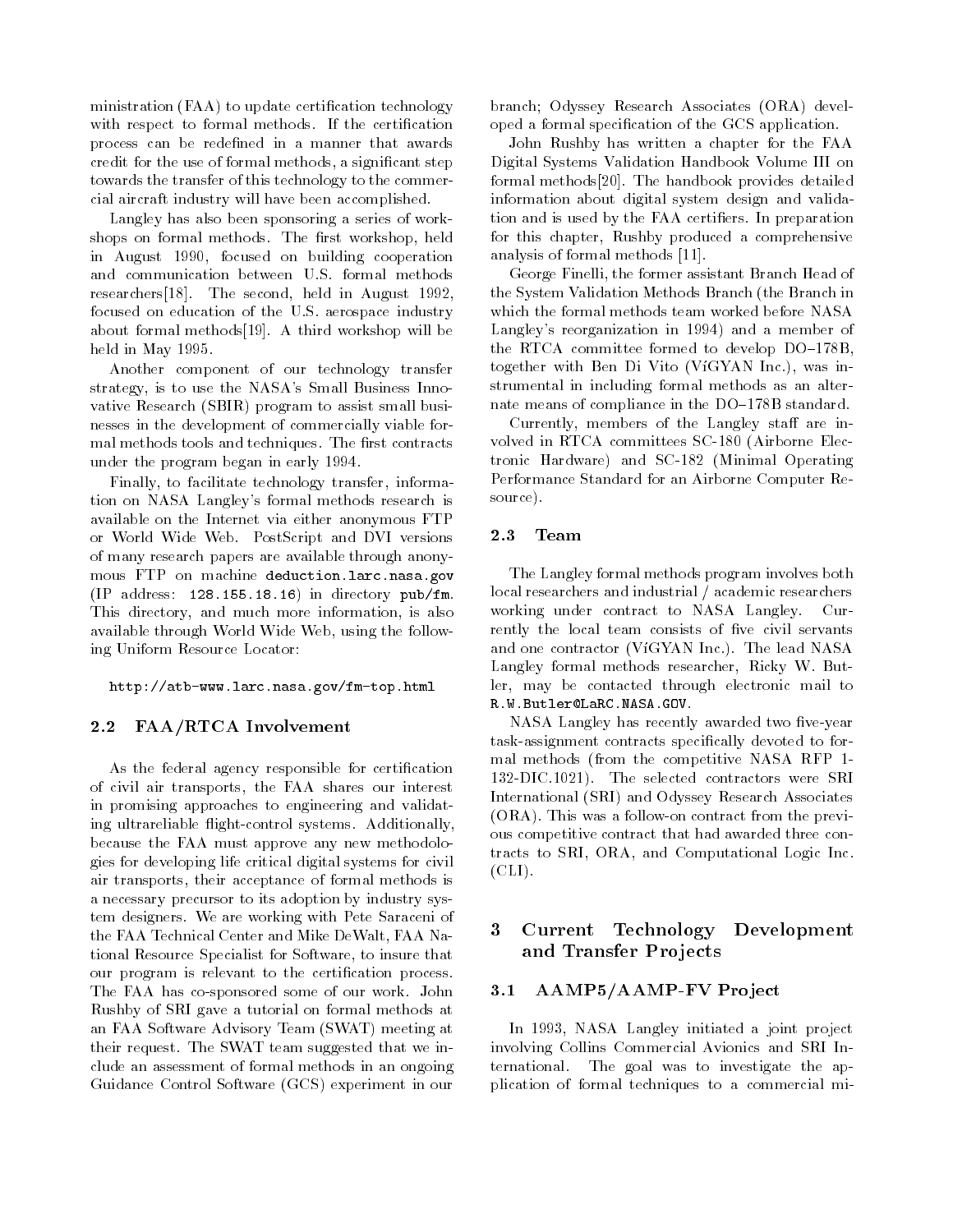croprocessor design, the Collins AAMP5 microprocessor. The AAMP5 is the latest member of the CAPS/AAMP family of microprocessors and is object code compatible with the AAMP2 processor [21]. The CAPS/AAMP family of microprocessors has been widely used by the commercial and military aerospace industries. Some examples of use of earlier members of the family include: (1) Boeing 747-400 Integrated Display System (IDS), (2) Boeing 737-300 Electronic Flight Instrumentation System (EFIS), (3) Boeing 777 Flight Control Backdrive, (4) Boeing 757,767 Autopilot Flight Director System (AFDS), and (5) military and commercial Global Positioning (GPS) Systems. The first phase of the project consisted of the formal specification of the AAMP5 instruction set and microarchitecture using SRI's PVS [22, 23] While formally specifying the microprocessor, two design errors were discovered in the microcode. These errors were uncovered as a result of questions raised by the formal methods researchers at Collins and SRI while seeking to formally specify the behavior of the microprocessor[24]. The Collins formal methods team  $3.3$ believes that this effort has prevented two significant errors from going into the first fabrication of the microprocessor.

The second phase of the project consisted of formally verifying the microcode of a representative subset of the AAMP5 instructions. Collins seeded two errors in the microcode provided to SRI in an attempt to assess the effectiveness of formal verification. Both of these errors (and suggested corrections) were discovered while proving the microcode correct[24]. It is noteworthy that both the level 2 and level 3 applications of formal methods were successful in finding bugs. Based on the success of the AAMP5 project, a new effort has been initiated with Rockwell-Collins to apply formal methods in the design level verification of a microprocessor, currently designated as AAMP-FV.

### 3.2 Tablewise Project

Under NASA funding, Odyssey Research Associates is working with Honeywell Air Transport Systems Division (Phoenix) to study the incorporation of formal methods into the company's software develop ment processes. Because Honeywell uses decision tables to specify the requirements and designs for much of their software", ORA is developing a prototype tool,  $\blacksquare$ called Tablewise, to analyze the characteristics of decision tables. Tablewise uses a generalization of Binary

Decision Diagrams to determine if a particular table is exclusive (for every combination of parameter values, at most one action can be chosen) and exhaustive (for every combination of parameter values, at least one action can be chosen). The tool is also capable of automatically generating documentation and Ada code from a decision table. We consider this a level 3 application of formal methods: although a general purpose prover is not used, the analysis is mechanized in a computer program.

In 1995, ORA will develop algorithms to handle advanced analysis of decision tables. Two particular areas of analysis that will be considered are testing of additional properties of tables and techniques for ef ficiently handling partitioned tables. The Honeywell personnel involved in the project hope that the concepts developed in the Tablewise project can be incorporated into an industrial-strength tool that will significantly reduce the effort required to develop new software.

### Union Switch and Signal

As part of a joint research agreement, NASA Langley formal methods researchers are collaborating with engineers at Union Switch and Signal (US&S) to use formal methods in the design of railway switching and control applications. Railway switching control systems, like digital flight control systems, are safety critical systems. US&S is the leading U.S. supplier of rail way switching control systems. Their Advanced Technology Group, lead by Dr. Joseph Profeta, has applied formal methods in past efforts and turned to NASA for expertise in integrating these techniques into their next generation products.

The initial project, started in 1993, was a cooperative effort between NASA, US&S, and Odyssey Research Associates. The result of this first year's work was a formal mathematical model of a railway switching network, defined in two levels. The top level of the model provides the mechanisms for defining the basic concepts: track, switches, trains and their positions and control liners of a train (i.e. how far down the track it has clearance to travel.) The second level is a formalization of the standard scheme used in railroad control, the block model control system. A level 2 proof that the fixed block control system is "safe" with respect to the top level model has been completed. Models of US&S proprietary control schemes were also formulated.

The European formal methods community has addressed safety properties of certain components of railroad control systems, but the work there has typically

 $3A$  decision table is a tabular format for defining the rules that choose a particular action to perform based on the values of certain parameters.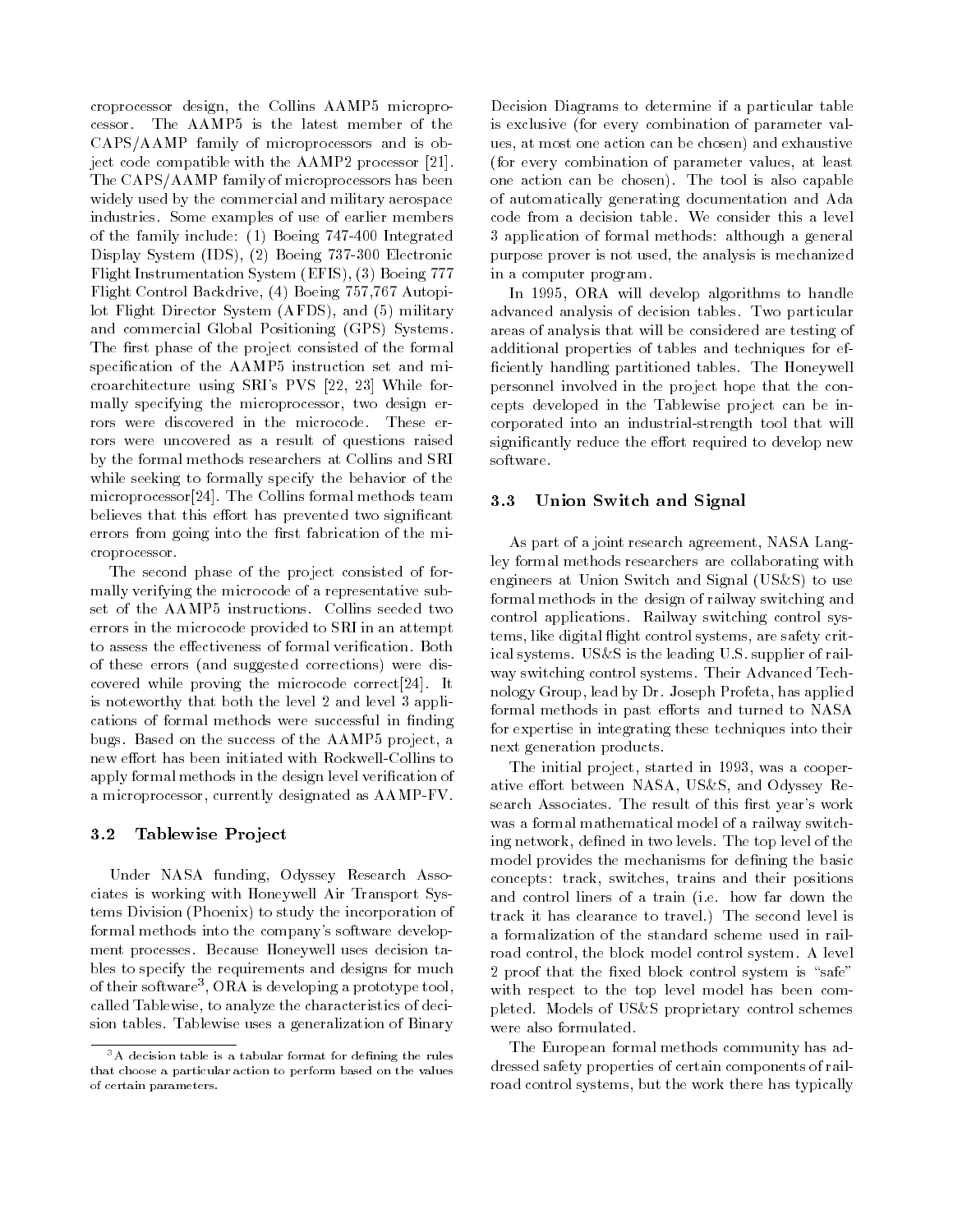been at lower levels. The cooperative work with US&S is unique in that a high level model of a railroad system has been described and used to analyze the safety of various control schemes.

The next phase of the collaborative effort will concentrate on formal modeling and analysis of the faulttolerant core of US&S's next generation fail-stop control architecture.

# 3.4 Space Applications

A team spread across three NASA centers has been formed to study the application and technology transfer of formal methods to NASA space programs. A consortium of researchers and practitioners from LaRC, JSC, and JPL, together with support from Loral Space Information Systems, SRI International, and ViGYAN Inc., has been actively pursuing this objective since late 1992. The near term goal is to define and carry out pilot projects using portions of existing large-scale space programs. The long term goal is to enable organizations such as Loral to reduce formal methods to practice on programs of national impor-

The NASA Formal Methods Demonstration Project for Space Applications focuses on the use of formal methods for requirements analysis because the team believes that formal methods are more practically applied to requirements analysis than to late-lifecycle development phases [25]. A series of trial projects was conducted and cost effectiveness data were collected. The team's efforts in 1993 were concentrated on a single pilot project (discussed in a subsequent section), while efforts beginning in 1994 have been more diffuse.

NASA Langley's primary role in 1994 included support for two Space Shuttle software change requests (CR). One CR concerns the integration of new Global Positioning System (GPS) functions while the other concerns a new function to control contingency aborts known as Three Engine Out (3 E/O). Both of these tasks involve close cooperation among formal methods researchers at NASA Langley, VíGYAN Inc., and SRI International with requirements analysts from Loral Space Information Systems.

The Space Shuttle is to be retrofitted with GPS receivers in anticipation of the TACAN navigation system being phased out by the DoD. Additional navigation software will be incorporated to process the position and velocity vectors generated by these receivers. A decision was made to focus the trial formal methods task on just a few key areas because the CR itself is very large and complex. A set of preliminary for-

mal specications was developed for the new Shuttle navigation principal functions known as GPS Receiver State Processing and GPS Reference State Processing, using the language of SRI's Prototype Verification System (PVS). While writing the formal specifications, 43 minor discrepancies were detected in the CR and these have been reported to Loral requirements analysts.

The Three Engine Out (3 E/O) Task is executed each cycle during powered flight until either a contingency abort maneuver is required or progress along the powered flight trajectory is sufficient to preclude a contingency abort even if three main engines fail. The 3 E/O task consists of two parts: 3 E/O Region Selection and 3 E/O Guidance. 3 E/O Region Selection is responsible for selecting the type of external tank (ET) separation maneuver and assigning the corresponding region index. 3 E/O guidance monitors ascent parameters and determines if an abort maneuver is necessary.

We have developed and analyzed a formal model of the series of sequential maneuvers that comprise the 3 E/O algorithm. To date, 20 potential issues have been found, including undocumented assumptions, logical errors, and inconsistent and imprecise terminology. These findings are listed as potential issues pending review by the 3 E/O requirements analyst.

The GPS and 3 E/O tasks have continued into 1995. We hope to get formal methods incorporated as a requirements analysis technique for Space Shuttle software. In addition, NASA Langley contributed to a NASA guidebook under development by the intercenter team. The first volume of the guidebook is intended for managers of NASA projects who will be using formal methods in requirements analysis activities. A second volume is planned that will be aimed at practitioners. NASA will publish the first volume early in 1995, with the second volume expected by early 1996.

#### 3.5 NASA Small Business Innovative Re- $3.5$ search Program

In 1993, a formal methods subtopic was a part of the NASA Small Business Innovative Research (SBIR) solicitation. Two proposals were selected for 6-month Phase I funding for 1994: VHDL Lightweight Tools, by Odyssey Research Associates, and  $DRS - Derivation$ Reasoning System, A Digital Design Derivation System for Hardware Synthesis, by Derivation Systems, Inc. of Bloomington, Indiana. After the completion of the Phase I efforts, both companies were selected for continued Phase II funding. Contracts for these efforts just recently began.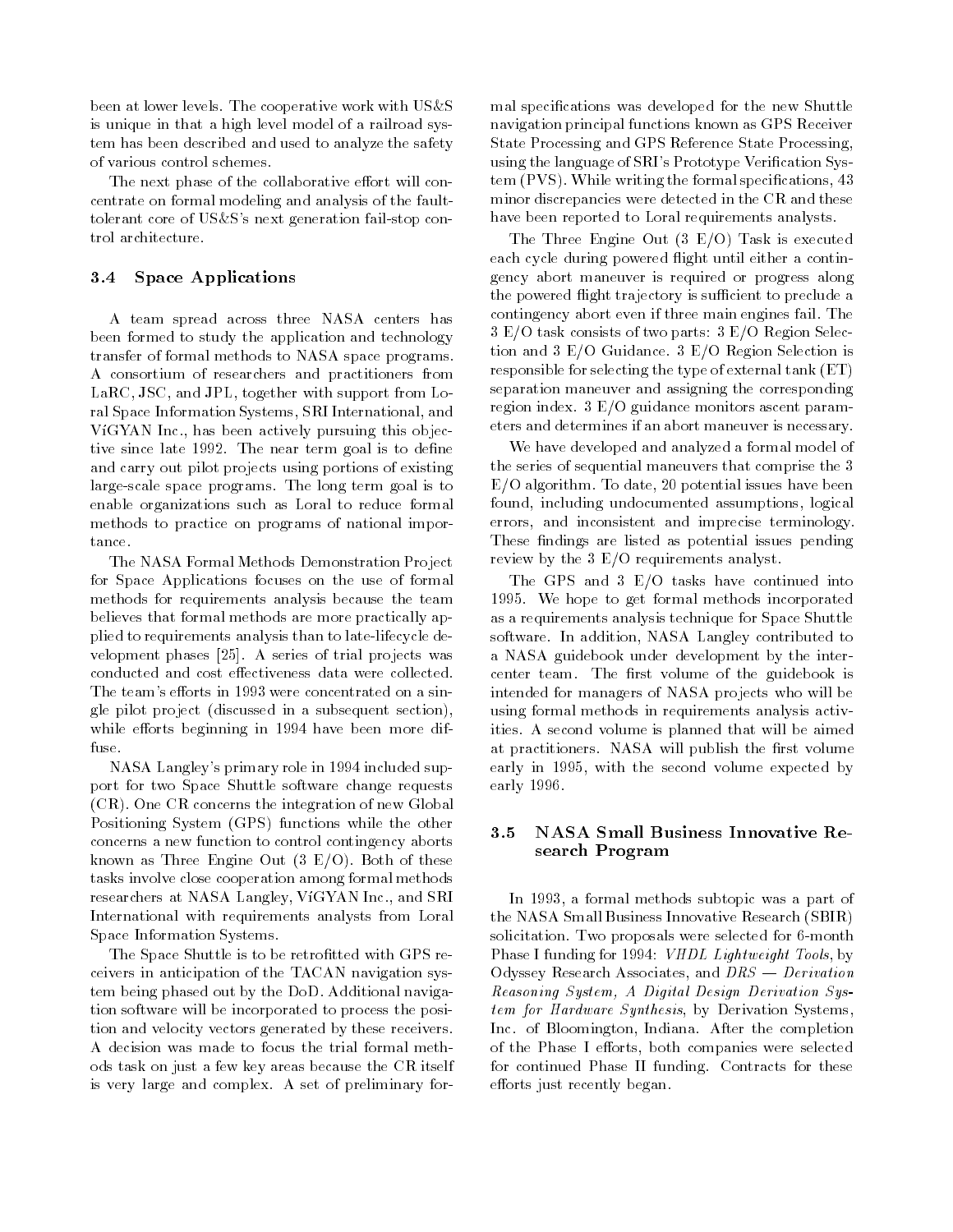#### $\overline{4}$ Past Efforts

This section describes previous work in each of the following four focus areas: fault-tolerant systems, verification of software, verification of hardware devices, and civil air transport requirements specification. This section omits much of the early work described at COMPASS 91 [26].

#### 4.1 Fault-tolerant Systems

The goal of this focus area was to create a formalized theory of fault tolerance including redundancy management, clock synchronization, Byzantine agree ment, voting, etc. Much of the theory developed here is applicable to future fault-tolerant systems designs. A detailed design of a fault-tolerant reliable computing base, the Reliable Computing Platform (RCP), has been developed and proven correct. It is hoped that the RCP will serve as a demonstration of the formal methods process and provide a foundation that can be expanded and used for future aerospace applications.

The RCP architecture was designed in accordance with a system design philosophy called "Design For Validation" [27, 28]. The basic tenets of this design philosophy are as follows:

- 1. A system is designed in such a manner that complete and accurate models can be constructed to estimate critical properties such as reliability and performance. All parameters of the model that cannot be deduced from the logical design must be measured. All such parameters must be measurable within a feasible amount of time.
- 2. The design process makes tradeoffs in favor of designs that minimize the number of parameters that must be measured in order to reduce the validation cost. A design that has exceptional performance properties yet requires the measurement of hundreds of parameters (for example, by timeconsuming fault-injection experiments) would be rejected over a less capable system that requires minimal experimentation.
- 3. The system is designed and veried using rigorous mathematical techniques. It is assumed that the formal verication makes system failure due to design faults negligible so the reliability model does not include transitions representing design errors.
- 4. The reliability (or performance) model is shown to be accurate with respect to the system imple mentation. This is accomplished analytically not experimentally.

Thus, a major objective of this approach is to minimize the amount of experimental testing required and maximize the ability to reason mathematically about correctness of the design. Although testing cannot be eliminated from the design/validation process, the primary basis of belief in the dependability of the system must come from analysis rather than from testing.

#### 4.1.1 The Reliable Computing Platform

The Reliable Computing Platform dispatches controllaw application tasks and executes them on redundant processors. The intended applications are safety critical with reliability requirements on the order of  $1 - 10$  . The reliable computing platform performs the necessary fault-tolerant functions and provides an interface to the network of sensors and actuators.

The RCP operating system provides the applications software developer with a reliable mechanism for dispatching periodic tasks on a fault-tolerant computing base that appears to him as a single ultrareliable processor. The top level of the hierarchy describes the operating system as a function that sequentially invokes application tasks. This view of the operating system will be referred to as the uniprocessor speci fication  $(US)$ , which is formalized as a state transition system and forms the basis of the specification for the RCP. Fault tolerance is achieved by voting results computed by the replicated processors operating on the same inputs. Interactive consistency checks on sensor inputs and voting of actuator outputs require synchronization of the replicated processors. The second level in the hierarchy (RS) describes the operating system as a synchronous system where each replicated processor executes the same application tasks. The existence of a global time base, an interactive consistency mechanism and a reliable voting mechanism are assumed at this level.

Level 3 of the hierarchy (DS) breaks a frame into four sequential phases. This allows a more explicit modeling of interprocessor communication and the time phasing of computation, communication, and voting. At the fourth level (DA), the assumptions of the synchronous model are discharged through use of the interactive-convergence clock synchronization algorithm [29].

In the LE model, a more detailed specification of the activities on a local processor are presented. In particular, three areas of activity are elaborated in detail: (1) task dispatching and execution, (2) minimal voting, and (3) interprocessor communication via mailboxes. An intermediate model, DA minv, that simplied the construction of the LE model was used.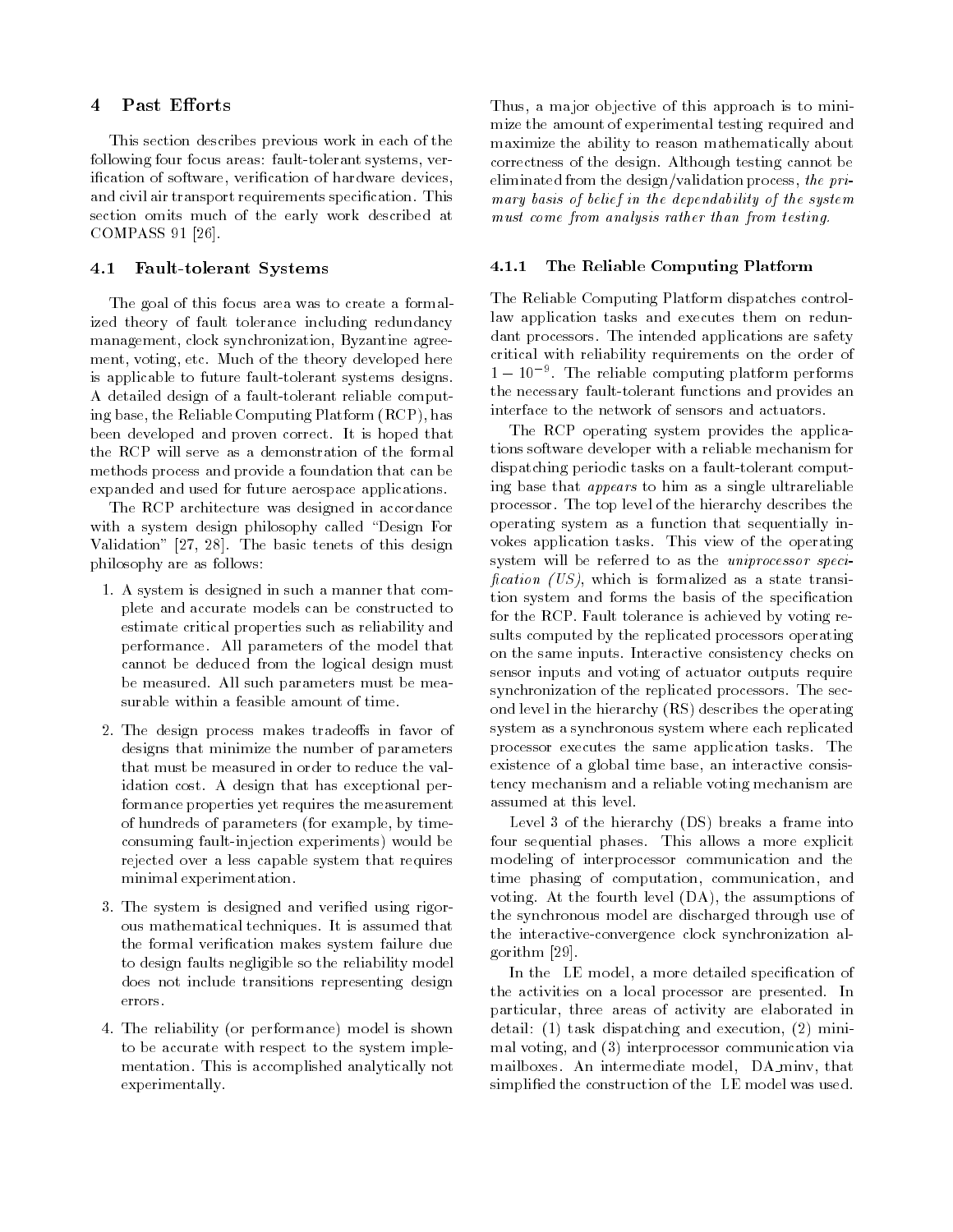Of primary importance in the LE specication is the use of a memory management unit by the local executive in order to prevent the overwriting of incorrect memory locations while recovering from the effects of a transient fault.

The top two levels of the RCP were originally formally specied in standard mathematical notation and connected via mathematical (i.e. level 2 formal methods) proof [30, 31, 32]. Under the assumption that a majority of processors is working in each frame, the proof establishes that the replicated system computes the same results as a single processor system not subject to failures. Sufficient conditions were developed that guarantee that the replicated system recovers from transient faults within a bounded amount of time. SRI subsequently generalized the models and constructed a mechanical proof in EHDM  $[33]$ . Next, the local team developed the third and fourth level models. The top two levels and the two new models (i.e. DS and DA) were then specified in EHDM and all of the proofs were done mechanically using the EHDM 5.2 prover [34, 35].

Both the DA minv model and the LE model were specified formally and have been verified using the EHDM verification system[36]. All RCP specifications and proofs are available electronically via the Internet using anonymous FTP or World Wide Web (WWW) access. Anonymous FTP access is available through the host deduction.larc.nasa.gov using the path pub/fm/larc/RCP-specs. WWW access to the FTP directory is provided through the NASA Langley Formal Methods Program home page: http://atb-www.larc.nasa.gov/fm-top.html

### 4.1.2 Clock Synchronization

The redundancy management strategies of virtually all fault-tolerant systems depend on some form of voting, which in turn depends on synchronization. Although in many systems the clock synchronization function has not been decoupled from the applications (e.g. the redundant versions of the applications synchronize by messages), research and experience have led us to believe that solving the synchronization problem independently from the applications design can provide signicant simplication of the system [37, 38]. The operating system is built on top of this clocksynchronization foundation. Of course, the correctness of this foundation is essential. Thus, the clock synchronization algorithm and its implementation are prime candidates for formal methods. The verification strategy shown in figure 1 is being explored.

The top-level in the hierarchy is an abstract prop-



Figure 1: Hierarchical Verication of Clock Synchro-

erty of the form:

$$
\forall \text{ non-faulty } p, q : |C_p(t) - C_q(t)| < \delta
$$

where  $\delta$  is the maximum clock skew guaranteed by the algorithm as long as a sufficient number of clocks (and the processors they are attached to) are working. The function  $C_p(t)$  gives the value of clock p at real time t. The middle level in the hierarchy is a mathematical definition of the synchronization algorithm. The bottom level is a detailed digital design of a circuit that implements the algorithm. The bottom level is sufficiently detailed to make translation into silicon straight forward.

The verification process involves two important steps:  $(1)$  verification that the algorithm satisfies the maximum skew property and (2) verification that the digital circuitry correctly implements the algorithm. The first step was completed by SRI International. The first such proof was accomplished during the design and verification of SIFT [29]. The proof was done by hand in the style of journal proofs. More recently this proof step was mechanically veried using the EHDM theorem prover $[39, 40]$ . In addition, SRI mechanically veried Schneider's clock synchronization paradigm [41] using  $E$ HDM[42, 43]. A further generalization was found at NASA Langley [44] Let the design that of a digital circuit to distribute clock values in support of fault-tolerant synchronization was completed by SRI and was partially verified.<sup>5</sup> CLI reproduced the SRI verification of the interactive convergence algorithm using the Boyer-Moore theorem prover [45].

NASA Langley researchers designed and imple mented a fault-tolerant clock synchronization circuit capable of recovery from transient faults [46, 47, 44]. The top-level specification for the design is the EHDM

<sup>4</sup>The bounded delay assumption was shown to follow from the other assumptions of the theory.

<sup>5</sup>Unlike the NASA circuit, the SRI intent is that the convergence algorithm be implemented in software.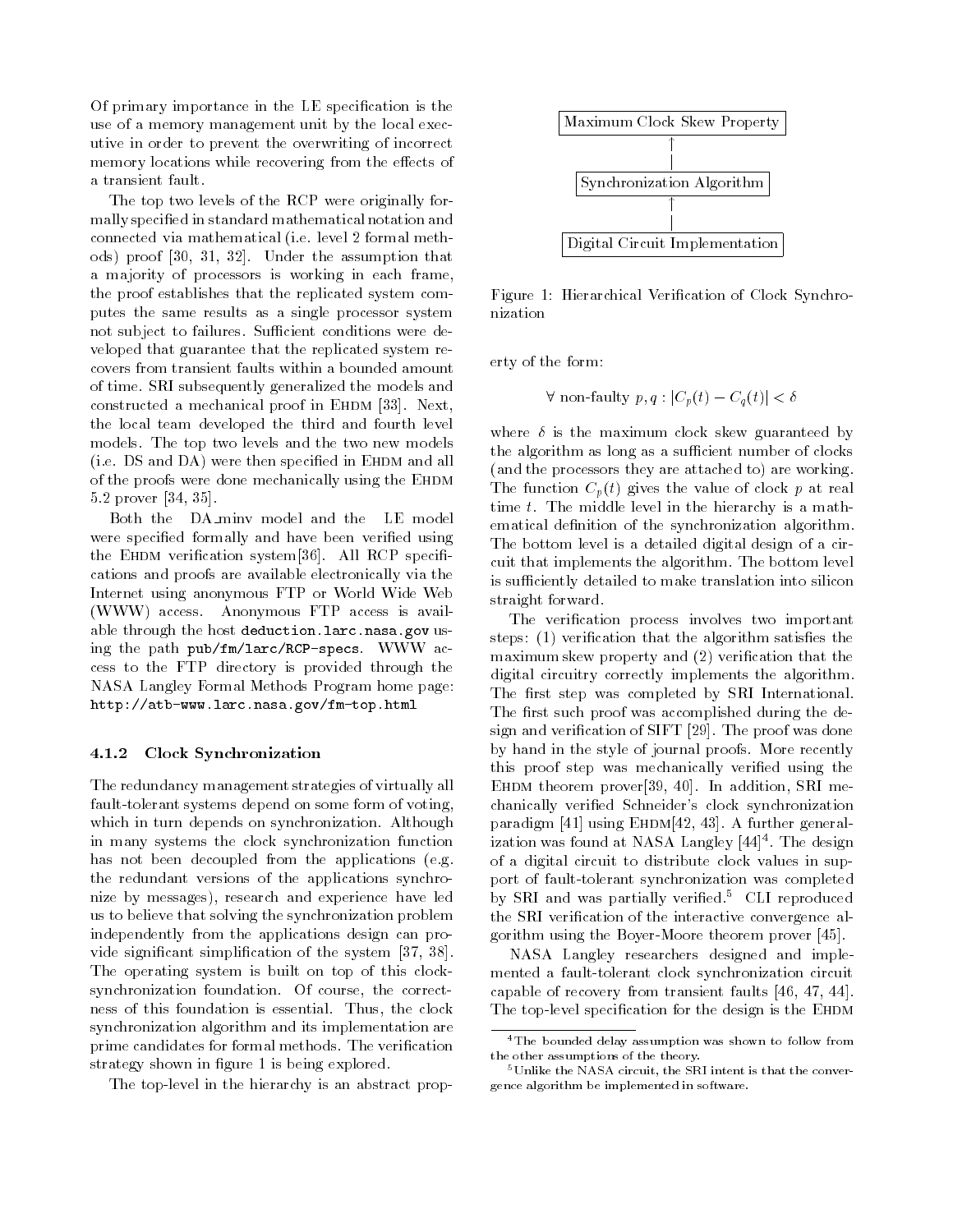verication of Schneider's paradigm. The circuit was implemented with programmable logic devices (PLDs) and FOXI fiber optic communications chips [48].

Using a combination of formal techniques, a veri fied clock synchronization circuit design has also been developed[49]. The principal design tool was the Digital Design Derivation system (DDD) developed by Indiana University[50]. Some design optimizations that were not possible within DDD were verified using PVS.

### 4.1.3 Byzantine Agreement Algorithms

Fault-tolerant systems, although internally redundant, must deal with single-source information from the external world. For example, a flight control system is built around the notion of feedback from physical sensors such as accelerometers, position sensors, and pressure sensors. Although these can be replicated (and they usually are), the replicates do not produce identical results. To use bit-by-bit majority voting, all of the computational replicates must operate on identical input data. Thus, the sensor values (the complete redundant suite) must be distributed to each processor in a manner which guarantees that all working processors receive exactly the same value even in the presence of some faulty processors. This is the classic Byzantine Generals problem [51]; algorithms to solve the problem are called Byzantine agreement algorithms. CLI investigated the formal verification and implementation of such algorithms. They formally veried the original Marshall, Shostak, and Lamport version of this algorithm using the Boyer Moore theorem prover [52]. They also implemented this algorithm down to the register-transfer level and demonstrated that it implements the mathematical algorithm [53], and then subsequently veried the design down to a hardware description language HDL developed at CLI [54]. A more efficient mechanical proof of the oral messages algorithm was also developed by SRI[55].

ORA also investigated the formal verification of Byzantine Generals algorithms. They focused on the practical implementation of a Byzantine-resilient com munications mechanism between Mini-Cayuga microprocessors [56, 57]. The Mini-Cayuga is a small but formally verified microprocessor developed by ORA. It is a research prototype and has not been fabricated. The communications circuitry would serve as a foundation for a fault-tolerant architecture. It was designed assuming that the underlying processors were synchronized (say by a clock synchronization circuit). The issues involved with connecting the Byzantine communications circuit with a clock synchronization

circuit and verifying the combination has not yet been explored.

Thambidurai and Park [58] introduced a fault model that classied faults into three categories: asymmetric, symmetric, and benign. They further suggested the need for and developed an algorithm that had capabilities beyond that of the earlier Byzantine generals algorithms. In particular, their algorithm can mask the effects of a less severe class of faults, in a more effective way. SRI has formally verified an improved version of this algorithm [59, 60, 61]

The newly developed hybrid-fault theory was then applied to the analysis of the Charles Stark Draper Labs "Fault-Tolerant Processor" (FTP). A unique feature of this architecture is its use of "interstages" to relay messages between processors. These are significantly smaller than a processor and lead to an asymmetric architecture that is far more efficient than the traditional Byzantine agreement architectures. The SRI work not only formalized the existing informal analysis but extended it to cover a wider range of faulty behavior[62].

Also SRI subsequently generalized their clock synchronization work to encompass the hybrid fault model [63].

# 4.2 Verication of Software

Our past software verication projects are described in this section.

### 4.2.1 Formal Specication of Space Shuttle Jet Select

NASA Langley worked with NASA Johnson Space Center and the Jet Propulsion Laboratory (JPL) in a study to explore the feasibility and utility of applying mechanically-supported formal methods to requirements analysis for space applications. The team worked jointly to develop a formal specification of the Jet Select function of the NASA Space Shuttle, which is a portion of the Shuttle's Orbit Digital Auto-Pilot (DAP). Although few proofs were produced for this specification, 46 issues were identified and several minor errors were found in the requirements. A second specification was produced for an abstract (i.e., high level) representation of the Jet Select requirements. This abstraction, along with the 24 proofs of key properties, was accomplished in under 2 work months, and although it only uncovered 6 issues, several of these issues were signicant. Even this level 1 application of formal methods was able to uncover hidden problems in a highly critical and mature FSSR specication for Shuttle.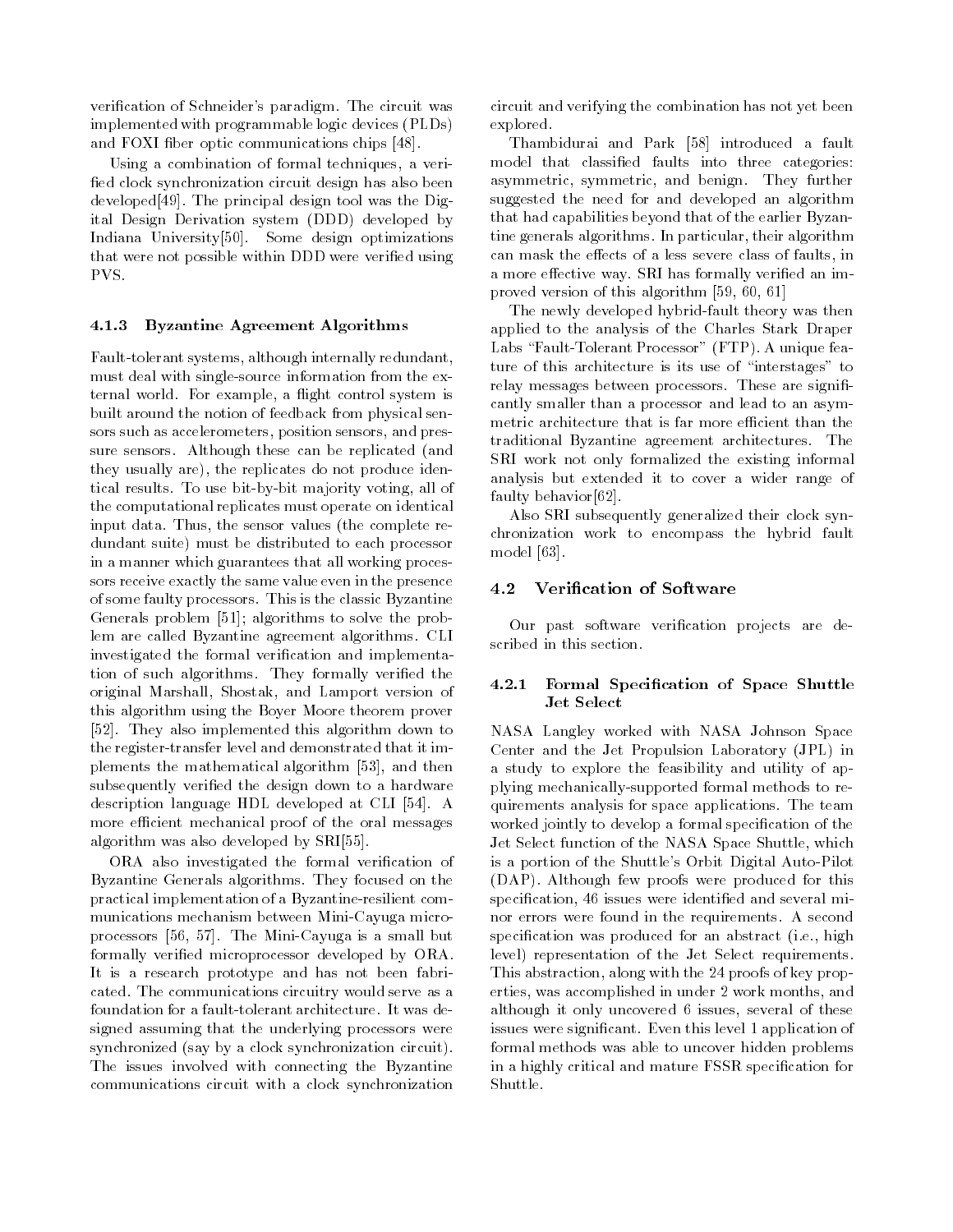This project impressed several key members of the Shuttle software community that the benefits of formal methods are concrete and economically realizable. A very favorable reaction was received from the IBM (now Loral) requirements analysts and senior JSC personnel (Bob Hinson, in particular). They commented that they would like to work with us "to build a different paradigm where engineers write requirements like this before passing the requirements to software development."

# 4.2.2 Honeywell Navigation Specication

A cooperative research effort was initiated in 1993 with Honeywell Air Transport Systems Division (Phoenix) to study the incorporation of formal methods into the company's software development processes. In the initial project in this effort, NASA Langley funded ORA to identify a component of the Boeing 777 system to which formal specification techniques could be applied, and to develop the formal specications for that component. ORA, in collaboration with personnel from Langley and Honeywell, chose the navigation subsystem as a suitable application.

Using documents supplied to them by Honeywell, ORA developed a specication that addressed the following aspects of navigation:

- basic mathematical concepts such as functions over the reals, and physical units such as distance, velocity, and acceleration
- $\bullet$  definition of objects such as aircraft, radios, sensors, navigation aids, and the navigation database
- $\bullet$  definition of algorithms such as complementary filter processing, navigation aid selection, navigation mode selection, and position determination
- relating the mathematical model to Ada by partitioning the system in Ada package specications, and annotating individual Ada functions and procedures with formal specifications

The specification was done using ORA's Penelope tool.

## 4.2.3 Verication of Existing Ada Applications Software

Odyssey Research Associates completed two tasks applying their Ada verification tools to aerospace applications. The first task was to verify some utility routines obtained from the NASA Goddard Space Flight Center and the NASA Lewis Research Center using their Ada Verication Tool named Penelope [64]. This

task was accomplished in two steps: (1) formal specification of the routines and  $(2)$  formal verification of the routines. Both steps uncovered errors [65]. The second task was to formally specify the mode-control panel logic of a Boeing 737 experimental aircraft system using Larch (the specification language used by Penelope) [66].

## 4.3 Verification of Hardware Devices

Our past research and technology transfer efforts in the area of formal verification of hardware devices are described below.

#### 4.3.1 **CSDL** Scoreboard Hardware

A joint project between ORA and Charles Stark Draper Laboratory (CSDL) was completed in 1993. NASA Langley and the Army had been funding CSDL to build fault-tolerant computer systems for over two decades. During this project, CSDL became interested in the use of formal methods to increase confidence in their designs. ORA was given the task of formally specifying and verifying a key circuit (called the scoreboard) of the Fault-Tolerant Parallel Processor (FTPP) [67] in Clio [68]. The formal verication uncovered previously unknown design errors. When the scoreboard chip was fabricated, it worked without any error manifestation. It was the first time that CSDL produced a chip that worked "perfectly" on a first fabrication. CSDL credits VHDL-development tools and

#### 4.3.2 Asynchronous Communication

CLI developed a formal model of asynchronous com munication and demonstrated its utility by formally verifying a widely used protocol for asynchronous com munication called the bi-phase mark protocol, also known as "Bi- $\Phi$ -M," "FM" or "single density" [69]. It is one of several protocols implemented by microcontrollers such as the Intel 82530 and is used in the Intel 82C501AD Ethernet Serial Interface.

### 4.3.3 Digital Design Derivation

Funded in part by a NASA Langley Graduate Student Research Program fellowship, Bhaskar Bose developed the Digital Design Derivation system (DDD) and used it to design a veried microprocessor. DDD implements a formal design algebra that allows a designer to transform a formal specification into a correct implementation[50]. Bose formally derived the DDD-FM9001[70] microprocessor from Hunt's toplevel specification of the FM9001 microprocessor[71].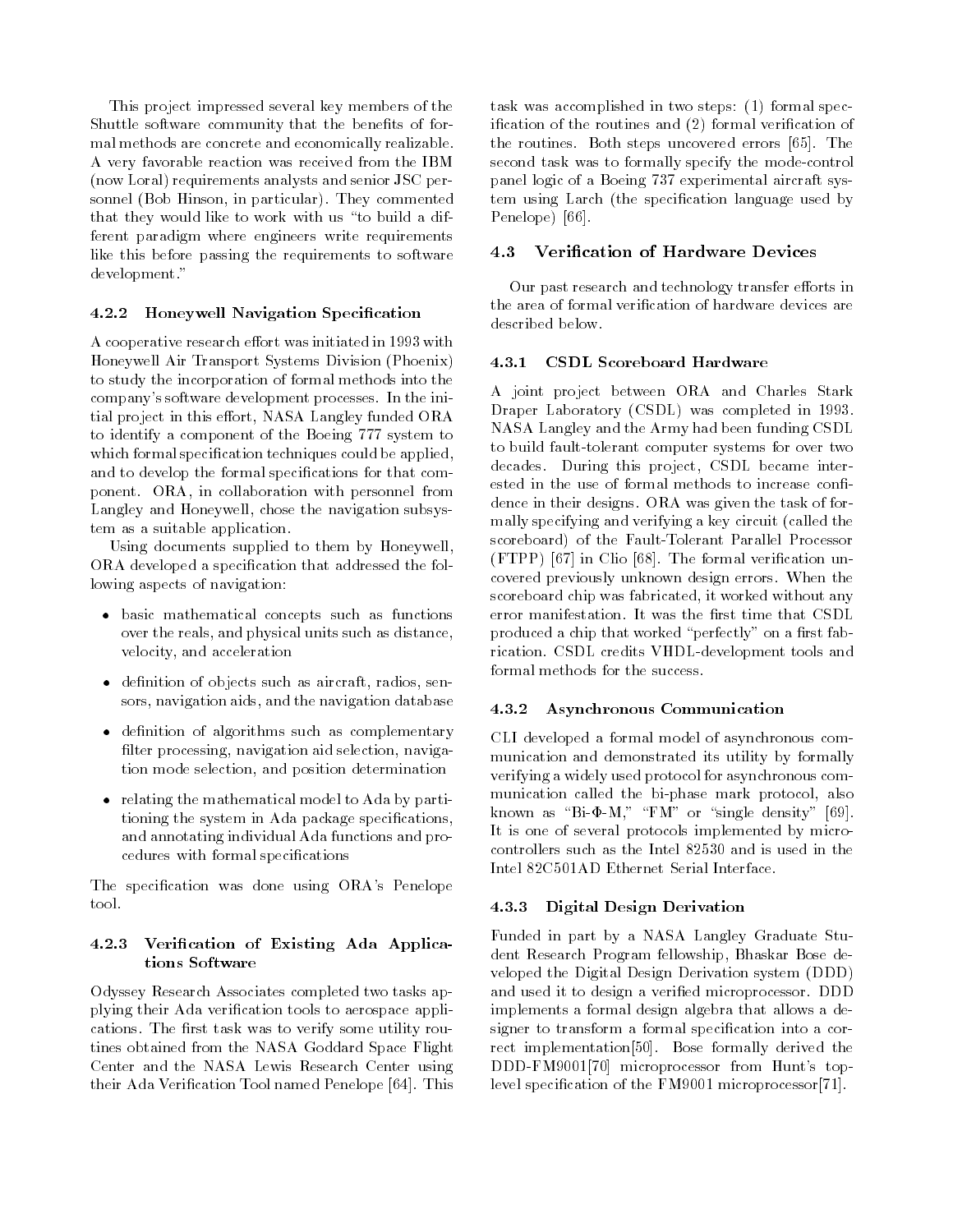#### **Some Observations**  $\mathbf{5}$

Some general conclusions can be drawn from the collective experience of the Langley-sponsored projects. First, modern formal specification languages such as PVS, which support higher order logic and a rich type system, provide a means of writing specifications that can be read and understood by engineers. Second, level 1 formal methods can reveal bugs not found by traditional V&V techniques. Levels 2 and 3 can uncover additional errors and provide increased condence in the correctness of the system design. Third, a sizable upfront cost is associated with transferring formal methods into a commercial company. The two major components of this cost are: (1) Training the industrial experts to use the formal techniques, especially to develop skill in verication, and (2) The formal methods experts must work closely with the industrial team to learn the problem domain in detail in order to develop effective formal methods. In both cases, the government can play a key sponsorship role. It is critical that the government sponsor properly match the industry interested in formal methods to the appropriate formal methods team. Fourth, Finding a person inside the company who is knowledgeable of the problem domain, is a proponent of formal methods, and is an active participant in the project is essential. Projects lacking such an individual have only produced minimal transfer of formal methods technology. Fifth, the formal methods researchers must be willing to adapt their methods to the problem domain rather than fight to change the existing methodologies to conform to their needs. Sixth, without the significant increases in hardware speed, level 3 formal methods would still be impractical. Efficient automation of reasoning can greatly facilitate the useability of a theorem prover.

# 6 Summary

The NASA Langley program in formal methods has two major goals: (1) develop formal methods technology suitable for a wide range of aerospace designs and (2) facilitate technology transfer by initiating joint projects between formal methods researchers and aerospace industries to apply the results of the research to real systems. Starting in 1991, NASA Langley initiated several aggressive projects designed to move formal methods into productive use in the aerospace community:

- Boeing PIU Project (1991)
- Charles Stark Draper FTPP Scoreboard (1991)
- Allied Signal Hybrid Fault Models (1992)
- Shuttle Tile Project (1992)
- Space Shuttle Jet Select Project (1993)<sup>6</sup>
- Honeywell Navigation (1993)
- Rockwell Collins AAMP5 (1993)
- Honeywell Tablewise (1994)
- Union Switch and Signal (1994)
- Rockwell Collins AAMP-FV (1995)

NASA's program has advanced aerospace-related formal methods in the United States to the point where commercial exploitation of formal methods is near. Our program has driven the development of PVS, the most advanced general-purpose theorem prover in the world [10], and the Odyssey Research Associates VHDL-verication tool. Commercial industry has been anxious to work with our team, although we have not had sufficient resources to work with as many as we would have liked. Nevertheless, we have helped lay the necessary foundation for productive use of formal methods in several companies.

Fundamental research has been performed in the design and verification of a fault-tolerant reliable computing platform that can support real-time control applications. Also much progress has been made in developing and demonstrating formal methods for critical subsystems of the RCP such as clock synchronization, Byzantine agreement, and voting.

# References

- [1] Nancy G. Leveson, "Software safety: What, why, and how", Computing Surveys, vol. 18, June 1986.
- [2] Peter G. Neumann, "Illustrative risks to the public in the use of computer systems and related technology", ACM Software Engineering Notes, vol. 19, pp. 16-29, Jan. 1994.
- [3] Margaret Hamilton, "Zero-defect software: the elusive goal", IEEE Spectrum, Mar. 1986.
- [4] "Saab blames Gripen crash on software",  $Avia$ tion Week & Space Technology, Feb. 1989.
- [5] Lauren Ruth Wiener, *Digital Woes*, Addison-Wesley Publishing Company, 1993, ISBN 0-201- 62609-8.

 $6$ This project was not initiated by Langley, but Langley has been a major participant in it.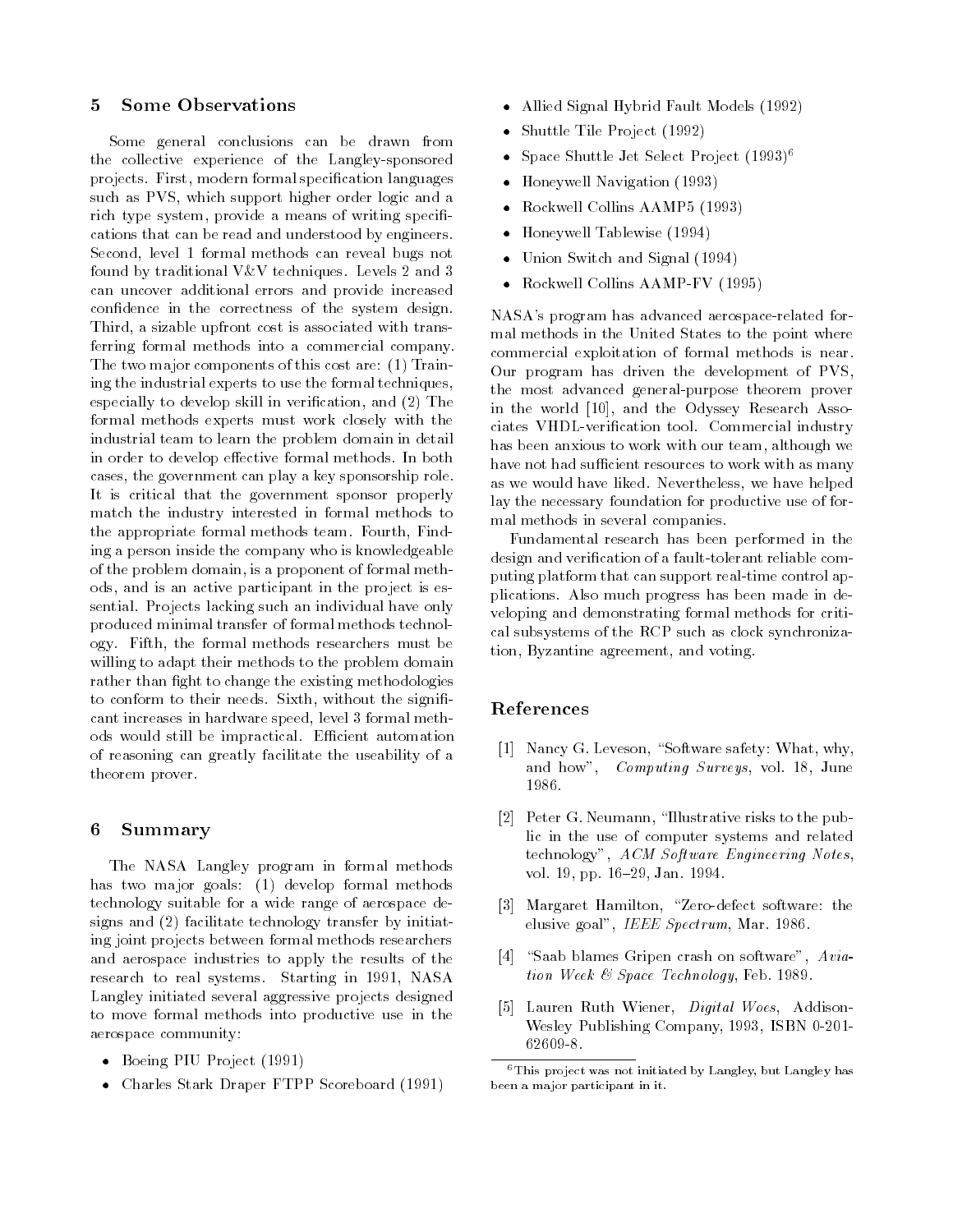- [6] W. Wayt Gibbs, "Software's Chronic Crisis", Scientific American, pp. 86-95, Sep. 1994.
- [7] Michael Rogers and David L. Gonzalez, "Can we trust our software?", Newsweek, Jan. 1990.
- [8] Key Technologies For the Year 2000, National Center for Advanced Technologies, 1250 Eye Street N.W., Washington, D.C. 20005, June 1991.
- [9] Michael Schrage, \`When the chips are down' will likely be heard more often in computing", The Washington Post, p. B3, December 16, 1994.
- [10] Sam Owre, John Rushby, Natarajan Shankar, and Friedrich von Henke, "Formal verification for fault-tolerant architectures: Prolegomena to the design of pvs", IEEE-TSE, 1995, To appear.
- [11] John Rushby, "Formal methods and digital systems validation for airborne systems", NASA CR-4551, 1993.
- [12] John C. Knight and Nancy G. Leveson, "An experimental evaluation of the assumptions of independence in multiversion programming", IEEE-TSE, vol. SE-12, pp. 96-109, Jan. 1986.
- [13] John. C. Knight and Nancy. G. Leveson, "A reply to the criticisms of the Knight & Leveson experiment", ACM SIGSOFT Software Engineering Notes, Jan. 1990.
- [14] Ricky W. Butler and George B. Finelli, "The infeasibility of quantifying the reliability of lifecritical real-time software", IEEE-TSE, vol. 19, pp. 3{12, Jan. 1993.
- [15] Geoff Barrett, "Formal methods applied to a floating-point number system", IEEE-TSE, vol. 15, pp. 611-621, May 1989.
- [16] Iain Houston and Steve King, "CICS project report: Experiences and results from the use of Z in IBM", in VDM '91: Formal Software De $velocityment$  Methods, pp. 588-596, Noordwijkerhout, The Netherlands, Oct. 1991. Springer Verlag, Volume 1: Conference Contributions.
- [17] Ricky W. Butler and Sally C. Johnson, "Formal methods for life-critical software", in Computing in Aerospace 9 Conference, pp. 319-329, San Diego, CA, Oct. 1993.
- [18] Ricky W. Butler, (ed.), "NASA formal methods workshop 1990", NASA CP-10052, Nov. 1990.
- [19] Sally C. Johnson, C. Michael Holloway, and Ricky W. Butler, "Second NASA formal methods workshop 1992", NASA CP-10110, Nov. 1992.
- [20] Computer Resource Management Inc., Digital Systems Validation Handbook { volume III, DOT/FAA/CT-88/10, FAA.
- [21] David W. Best, Nick M. Mykris Charles E. Kress, Jeffrey D. Russell, and William J. Smith, "An advanced-architecture CMOS/SOS microprocessor", IEEE Micro, vol. 2, pp. 11-26, Aug. 1982.
- [22] Natarajan Shankar, "Verification of real-time systems using PVS", In Courcoubetis [72], pp.  $280 - 291$ .
- [23] Natarajan Shankar, Sam Owre, and John Rushby, PVS Tutorial, Computer Science Laboratory, SRI International, Menlo Park, CA, Feb. 1993, Also appears in Tutorial Notes, Formal Methods Europe '93: Industrial-Strength For mal Methods, pages  $357{-}406$ , Odense, Denmark, April 1993.
- $[24]$  Steve Miller and Mandayam Srivas, "Formal verification of the AAMP5 microprocessor: A case study in the industrial use of formal methods", in WIFT'95 Workshop on Industrialstrength Formal Specification Techniques, Boca Raton, Florida USA, Apr. 1995, To appear.
- [25] John Kelly, et. al., "Formal methods demonstration project for space applications - phase i case study: Space shuttle orbit dap jet", Dec. 1993.
- [26] Ricky W. Butler, "NASA Langley's research program in formal methods", in COMPASS 91, Gaithersburg, MD, June 1991.
- [27] Sally C. Johnson and Ricky W. Butler, "Design for validation", IEEE Aerospace and Electronics  $S$ *ystems*, pp. 38-43, Jan. 1992.
- [28] Sally C. Johnson and Ricky W. Butler,  $\mathrm{H}^{\alpha}$ Design for validation", in  $AIAA/IEEE$  10th Digital Avionics Systems Conference, pp. 487-492, Los Angeles, California, Oct. 1991.
- [29] Leslie Lamport and P. M. Melliar-Smith, "Synchronizing clocks in the presence of faults", Journal Of The  $ACM$ , vol. 32, pp. 52-78, Jan. 1985.
- [30] Ben L. Di Vito, Ricky W. Butler, and James L. Caldwell, II, "Formal design and verification of a reliable computing platform for real-time control (Phase 1 results)", NASA TM-102716, Oct. 1990.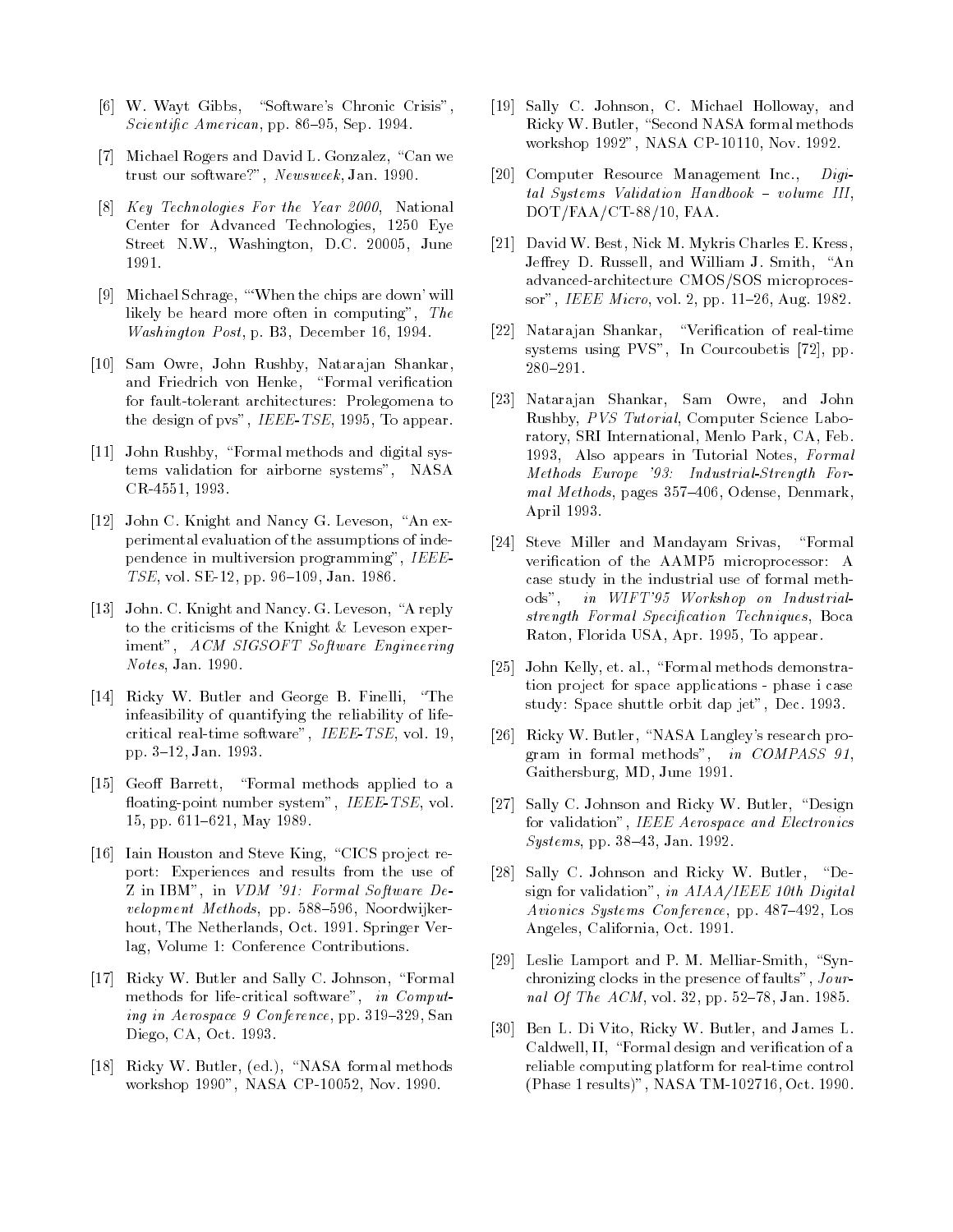- [31] Ben L. Di Vito, Ricky W. Butler, and James L. Caldwell, "High level design proof of a reliable computing platform", in Dependable Computing for Critical Applications 2, Dependable Computing and Fault-Tolerant Systems, pp. 279-306. Springer Verlag, Wien New York, 1992.
- [32] Ben L. Di Vito and Ricky W. Butler, "Provable transient recovery for frame-based, fault-tolerant computing systems", in Real-Time Systems Symposium, Phoenix, Az, Dec. 1992.
- [33] John Rushby, "Formal specification and verification of a fault-masking and transient-recovery model for digital 
ight-control systems", NASA CR-4384, July 1991.
- [34] Ricky W. Butler and Ben L. Di Vito, "Formal design and verication of a reliable computing platform for real-time control (Phase 2 results)", NASA TM-104196, Jan. 1992.
- [35] Ben L. Di Vito and Ricky W. Butler, "Formal techniques for synchronized fault-tolerant systems", in Dependable Computing for Critical Applications 3, Dependable Computing and Fault-Tolerant Systems, pp. 279-306. Springer Verlag, Wien New York, 1993.
- [36] Ricky W. Butler, Ben L. Di Vito, and C. Michael Holloway, "Formal design and verification of a reliable computing platform for real-time control (Phase 3 results)", NASA TM-109140, Aug. 1994.
- [37] Leslie Lamport, "Using time instead of timeout for fault-tolerant distributed systems", ACM  $TOPLAS$ , vol. 6, pp. 254-280, Apr. 1984.
- [38] Jack Goldberg et al., "Development and analysis of the software implemented fault-tolerance (SIFT) computer", NASA CR-172146, 1984.
- [39] John Rushby and Friedrich von Henke, "Formal verication of a fault-tolerant clock synchronization algorithm", NASA CR-4239, June 1989.
- [40] John Rushby and Friedrich von Henke, "Formal verification of algorithms for critical systems", IEEE-TSE, vol. 19, pp. 13-23, Jan. 1993.
- [41] Fred B. Schneider, "Understanding protocols for Byzantine clock synchronization", Technical Report 87-859, Cornell University, Ithaca, NY, Aug. 1987.
- [42] Natarajan Shankar, "Mechanical verification of a schematic Byzantine clock synchronization algorithm", NASA CR-4386, July 1991.
- [43] Natarajan Shankar, "Mechanical verification of a generalized protocol for byzantine fault-tolerant clock synchronization", vol. 571 of Lecture Notes in Computer Science, pp. 217-236. Springer Verlag, Jan. 1992.
- [44] Paul S. Miner, "An extension to schneider's general paradigm for fault-tolerant clock synchronization", NASA TM-107634, Langley Research Center, Hampton, VA, 1992.
- [45] William D. Young, "Verifying the interactive convergence clock synchronization algorithm using the boyer-moore theorem prover", NASA CR-189649, Apr. 1992.
- [46] Paul S. Miner, "Verification of fault-tolerant clock synchronization systems", NASA TP-3349, Nov. 1993.
- [47] Paul S. Miner, "A verified design of a faulttolerant clock synchronization circuit: Preliminary investigations", NASA TM-107568, Mar. 1992.
- [48] Paul S. Miner, Peter A. Padilla, and Wilfredo Torres, "A provably correct design of a faulttolerant clock synchronization circuit", in 11th Digital Avionics Systems Conference, pp. 341-346, Seattle, WA, Oct. 1992.
- [49] Paul S. Miner, Shyamsundar Pullela, and Steven D. Johnson, "Interaction of formal design systems in the development of a fault-tolerant clock synchronization circuit", in 13th Symposium on Reliable Distributed Systems, pp.  $128-$ 137, Dana Point, California, October 1994.
- [50] Bhaskar Bose, "DDD A Transformation system for Digital Design Derivation", Technical Report 331, Indiana University, Computer Science Department, May 1991.
- [51] Leslie Lamport, Robert Shostak, and Marshall Pease, "The Byzantine Generals problem",  $ACM$ Transactions on Programming Languages and  $Systems, vol. 4, pp. 382-401, July 1982.$
- [52] William R. Bevier and William D. Young, "Machine checked proofs of the design and implementation of a fault-tolerant circuit", NASA CR-182099, Nov. 1990.